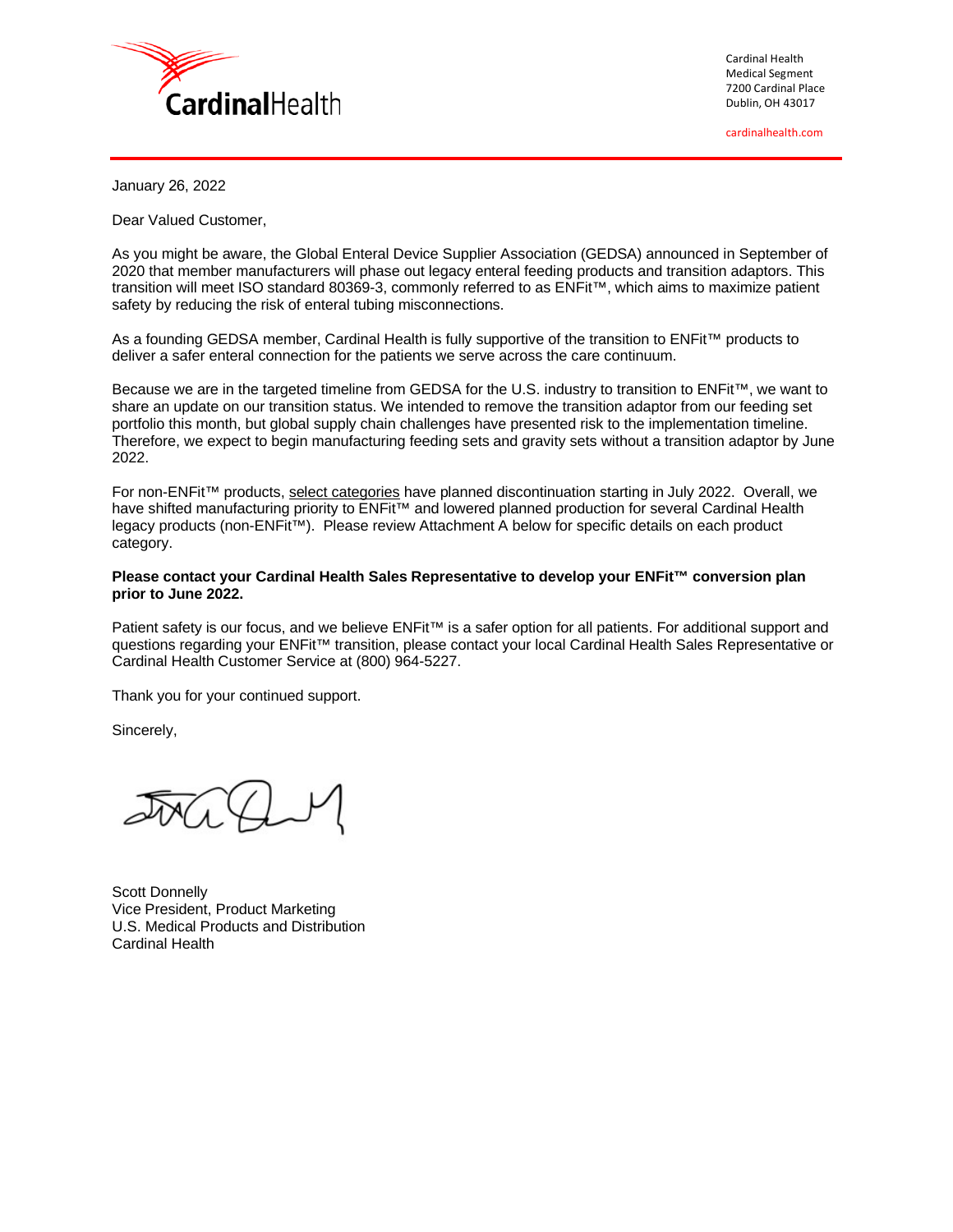

cardinalhealth.com

## **Attachment A**

**Transition adaptors** will be removed from all Kangaroo™ Enteral Feeding Sets by June 2022.

**Part numbers will not change**; however, additional labeling on the outside case will be added for your awareness. **See Table 1** for a complete list of impacted products.

Several manufacturers plan to sell transition adaptors separately. Industry supply may be limited. We are working toward replenishing and increasing our supply in this part number:



| <b>Part Number</b> | <b>Description</b>                          | Packaging                |
|--------------------|---------------------------------------------|--------------------------|
| 765000-            | <b>ENFit<sup>™</sup> Transition Adaptor</b> | $'$ Box.<br>20<br>, Each |

Beginning July 2022, all Adult Nasogastric Feeding Tubes, Pediatric Nasogastric Feeding Tubes, Pediatric Extension Sets, and Gastrostomy Feeding Tubes (non-ENFit™) will only be manufactured with the ENFit™ design. **See Table 2** for a complete list of impacted products and their ENFit™ replacement item code.

Please note that we will continue to offer **both** ENFit™ and non-ENFit™ products for the below categories until further notice:

- o Cardinal Health Monoject™ Syringes and Kangaroo<sup>™</sup> Irrigation Kits<br>o Salem Sump<sup>™</sup> Gastrointestinal Decompression Tubes
- Salem Sump™ Gastrointestinal Decompression Tubes

| <b>Product Category</b>                         | Non-ENFit™ Discontinuing as of July 2022                                         |
|-------------------------------------------------|----------------------------------------------------------------------------------|
| Kangaroo™ Adult Nasogastric Feeding Tubes       |                                                                                  |
| Kangaroo™ Pediatric Feeding Tubes               |                                                                                  |
| Kangaroo <sup>™</sup> Pediatric Extension Sets  |                                                                                  |
| Kangaroo <sup>™</sup> Gastrostomy Feeding Tubes |                                                                                  |
| Salem Sump™ Gastrointestinal Products           | Will continue to be offered with or without<br>the ENFit™ connection             |
| Monoject™ Enteral Feeding Syringes              | Will continue to be offered with or without<br>the ENFit <sup>™</sup> connection |
| Kangaroo <sup>™</sup> Irrigation Syringes       | Will continue to be offered with or without<br>the ENFit <sup>™</sup> connection |
| Kangaroo <sup>™</sup> Skin Level Device         | ENFit™ is the only manufactured style since<br>November 2020                     |

\* Cardinal Health reserves the right to further update the information contained in this communication in its sole discretion.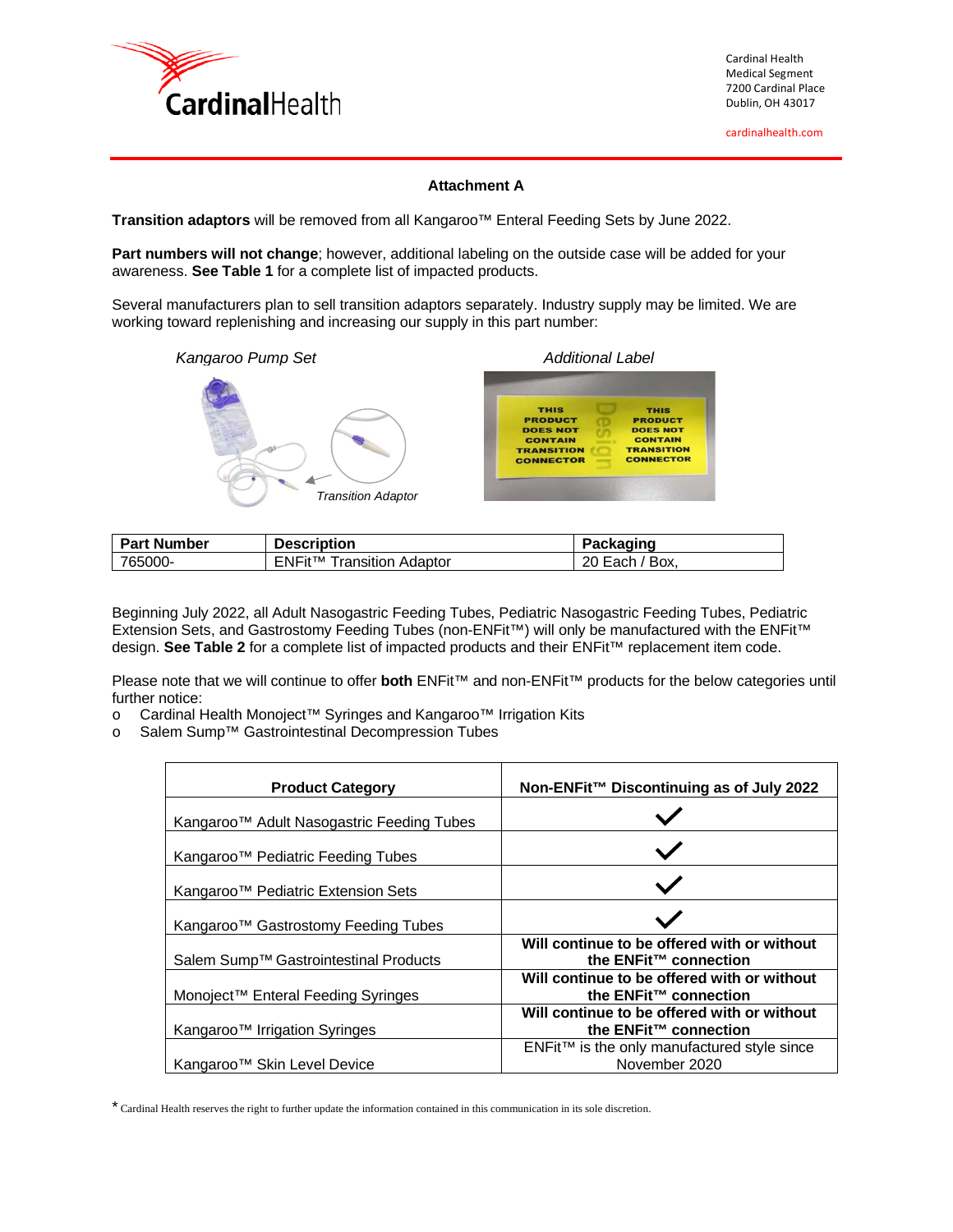

Cardinal Health Medical Segment 7200 Cardinal Place Dublin, OH 43017

cardinalhealth.com

| <b>Product Category</b>                                             | <b>Part Number</b> | <b>Product Description</b>                                  | <b>ENFit™</b><br>Compatible |
|---------------------------------------------------------------------|--------------------|-------------------------------------------------------------|-----------------------------|
|                                                                     | 772055             | Kangaroo ePump <sup>™</sup> 500 mL Pump Set                 |                             |
|                                                                     | 773656             | Kangaroo ePump <sup>™</sup> 1000 mL Pump Set                |                             |
|                                                                     | 674668             | Kangaroo ePump™ 500 mL Feed Set with 500 mL Flush<br>Bag    |                             |
|                                                                     | 773662             | Kangaroo ePump™ 1000 mL Feed Set with 1000 mL<br>Flush Bag  |                             |
|                                                                     | 716154             | Kangaroo ePump™ Sterile 100 mL Burette Set                  |                             |
|                                                                     | 775659             | Kangaroo ePump <sup>™</sup> ENPlus Spike Set                |                             |
|                                                                     | 775100             | Kangaroo ePump™ ENPlus Spike with 1000 mL Flush Bag         |                             |
|                                                                     | 776150             | Kangaroo ePump™ 100 mL Burette Recertification Set          |                             |
| Kangaroo <sup>™</sup> Enteral<br>and Gravity Feeding<br><b>Sets</b> | 762055             | Kangaroo Joey™ 500 mL Pump Set                              |                             |
|                                                                     | 763656             | Kangaroo Joey™ 1000 mL Pump Set                             |                             |
|                                                                     | 763662             | Kangaroo Joey™ 1000 mL Pump Set with Flush Bag              |                             |
|                                                                     | 765100             | Kangaroo Joey™ Safety Screw Spike with 1000 mL Flush<br>Bag |                             |
|                                                                     | 765559             | Kangaroo Joey™ ENPlus Spike Set                             |                             |
|                                                                     | 77000FD            | Kangaroo Connect™ ENPlus Spike Set                          |                             |
|                                                                     | 77100FD            | Kangaroo Connect™ 1000 mL Bag Set                           |                             |
|                                                                     | 77500FD            | Kangaroo Connect™ 1000 mL Bag Set                           |                             |
|                                                                     | 1KCP               | Kangaroo Connect™ ENPlus Spike ENtelliSet                   |                             |
|                                                                     | 1000KCP            | Kangaroo Connect™ ENtelliset 1000 mL                        |                             |
|                                                                     | 500KCP             | Kangaroo Connect™ ENtelliset 500 mL                         |                             |
|                                                                     | 702505             | 1000 mL Large Bore Gravity Set                              |                             |
|                                                                     | 8884702500         | 1000 mL Gravity Bag                                         |                             |

# **Table 1: KangarooTM Enteral Feeding Sets Impacted by the Transition Adaptor Removal**

\* Cardinal Health reserves the right to further update the information contained in this communication in its sole discretion.

# **Table 2: Non-ENFit™ Product Discontinuation**

| <b>Product Family</b>                            | <b>Discontinuation</b><br>Date | Non-ENFit™<br>Code for<br><b>Discontinuation</b> | ENFit <sup>™</sup> Code | <b>Description</b>                                 |
|--------------------------------------------------|--------------------------------|--------------------------------------------------|-------------------------|----------------------------------------------------|
| Kangaroo™<br>Gastrostomy<br><b>Feeding Tubes</b> | July 1, 2022                   | 8884715122                                       | 8884715122E             | Gastrostomy Feeding Tube with Y-Port<br>12FR ENFit |
|                                                  |                                | 8884715148                                       | 8884715148E             | Gastrostomy Feeding Tube with Y-Port<br>14FR ENFit |
|                                                  |                                | 8884720163                                       | 8884720163E             | Gastrostomy Feeding Tube with Y-Port<br>16FR ENFit |
|                                                  |                                | 8884720189                                       | 8884720189E             | Gastrostomy Feeding Tube with Y-Port<br>18FR ENFit |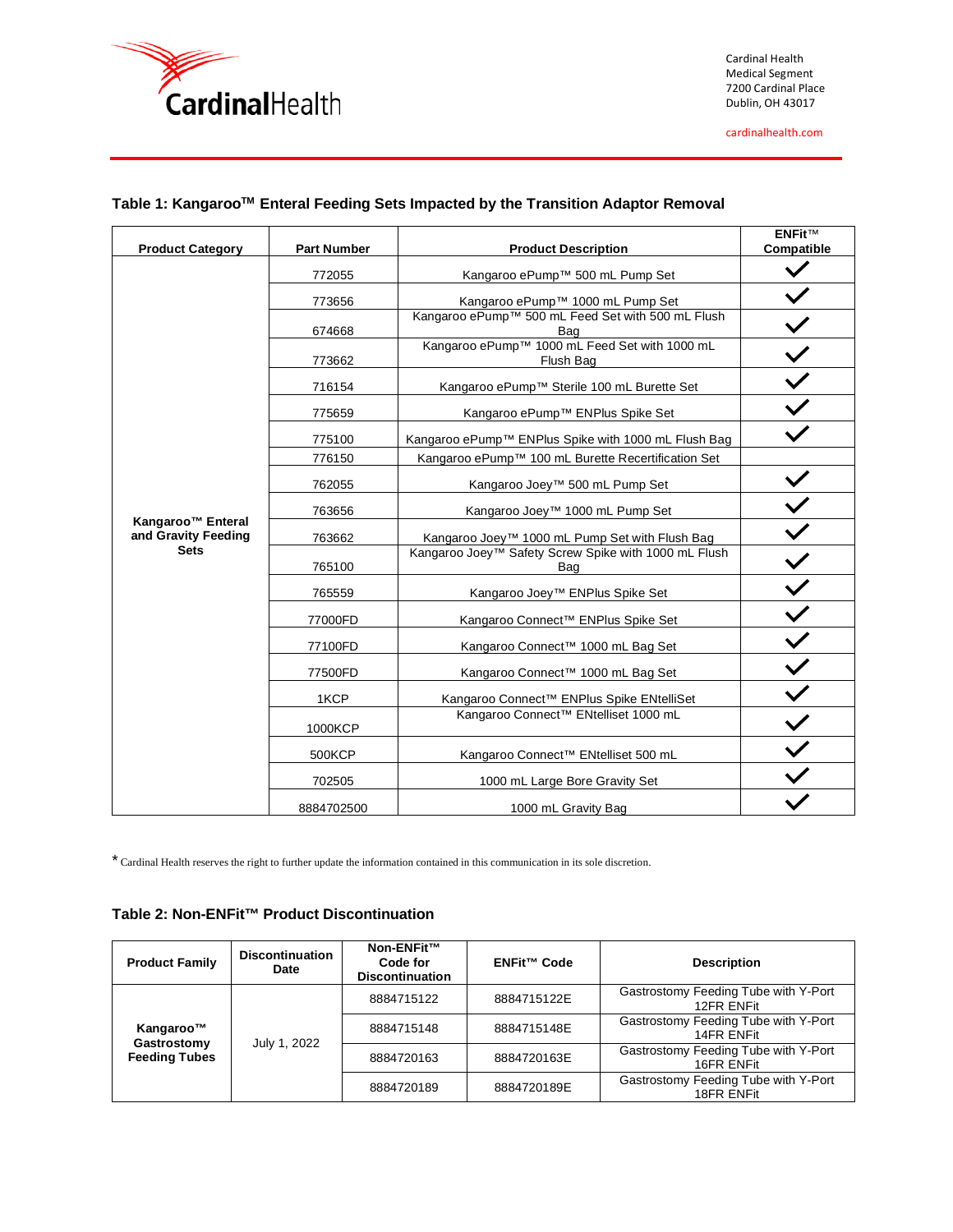

Cardinal Health Medical Segment 7200 Cardinal Place Dublin, OH 43017

#### cardinalhealth.com

|                                                 | 8884720205   | 8884720205E | Gastrostomy Feeding Tube with Y-Port<br>20FR ENFit |                                                                       |
|-------------------------------------------------|--------------|-------------|----------------------------------------------------|-----------------------------------------------------------------------|
|                                                 |              | 8884720221  | 8884720221E                                        | Gastrostomy Feeding Tube with Y-Port<br>22FR ENFit                    |
|                                                 |              | 8884720247  | 8884720247E                                        | Gastrostomy Feeding Tube with Y-Port<br>24FR ENFit                    |
|                                                 |              | 8884720265  | 8884720265E                                        | Gastrostomy Feeding Tube with Y-Port<br>26FR ENFit                    |
|                                                 |              | 8884720285  | 8884720285E                                        | Gastrostomy Feeding Tube with Y-Port<br>28FR ENFit                    |
|                                                 |              | 8884751622  | 8884751622E                                        | 16 Fr Y-port/P.E.G. Adapter                                           |
|                                                 |              | 8884752042  | 8884752042E                                        | 20 Fr Y-port/P.E.G. Adapter                                           |
|                                                 |              | 8884720817  | 8884720817E                                        | <b>Entriflex Feeding Tube without Stylet</b><br>ENFit, 8FR x 36in, 3g |
|                                                 |              | 8884720825  | 8884720825E                                        | Entriflex Feeding Tube with Stylet, 8FR x<br>36in, 3g                 |
|                                                 |              | 8884720841  | 8884720841E                                        | Entriflex Feeding Tube without Stylet, 8FR<br>x 43in, 3g              |
|                                                 |              | 8884720855  | 8884720855E                                        | Entriflex Feeding Tube with Stylet ENFit,<br>8FR x 55in, 3g           |
|                                                 |              | 8884720858  | 8884720858E                                        | Entriflex Feeding Tube with Stylet, 8FR x<br>43in, 3g                 |
| Kangaroo™<br><b>Adult</b><br>Nasogastric        | July 1, 2022 | 8884721055  | 8884721055E                                        | Entriflex Feeding Tube with Stylet, 10FR x<br>55in, 5g                |
|                                                 |              | 8884721088  | 8884721088E                                        | Entriflex Feeding Tube with Stylet, 10FR x<br>43in, 5g                |
|                                                 |              | 8884721096  | 8884721096E                                        | Entriflex Feeding Tube without Stylet,<br>10FR x 43in, 5g             |
|                                                 |              | 8884721211  | 8884721211E                                        | Entriflex Feeding Tube without Stylet,<br>12FR x 36in, 5g             |
|                                                 |              | 8884721237  | 8884721237E                                        | Entriflex Feeding Tube without Stylet 12FR<br>x 43in, 5g              |
| <b>Feeding Tubes</b>                            |              | 8884721252  | 8884721252E                                        | Entriflex Feeding Tube with Stylet, 12FR x<br>43in, 5g                |
|                                                 |              | 8884721255  | 8884721255E                                        | Entriflex Feeding Tube with Stylet, 12 FR<br>X 55in, 5g               |
|                                                 |              | 8884710826  | 8884710826E                                        | Dobbhoff™ Feeding Tube with Stylet, 8FR<br>x 55in, 7g                 |
|                                                 |              | 8884710842  | 8884710842E                                        | Dobbhoff™ Feeding Tube without Stylet,<br>8FR x 43in, 7g              |
|                                                 |              | 8884710859  | 8884710859E                                        | Dobbhoff™ Feeding Tube with Stylet, 8FR<br>x 43in, 7g                 |
|                                                 |              | 8884710867  | 8884710867E                                        | Dobbhoff™ Feeding Tube with Stylet, 8FR<br>x 43in, 5g                 |
|                                                 |              | 8884711006  | 8884711006E                                        | Dobbhoff™ Feeding Tube with Stylet,<br>10FR x 43in, 7g                |
|                                                 |              | 8884711246  | 8884711246E                                        | Dobbhoff™ Feeding Tube without Stylet,<br>12FR x 43in, 7g             |
|                                                 |              | 8884711253  | 8884711253E                                        | Dobbhoff™ Feeding Tube with Stylet,<br>12FR x 43in, 7g                |
|                                                 | July 1, 2022 | 35ES        | 35ENS                                              | 35 in Pediatric Extension Set                                         |
| Kangaroo™<br>Pediatric<br><b>Feeding System</b> |              | 60ES        | 60ENS                                              | 60 in Pediatric Extension Set                                         |
|                                                 |              | 35EY        | 35ENY                                              | 35 in Bifurcated (y-port) Pediatric<br><b>Extension Set</b>           |
|                                                 |              | 60EY        | 60ENY                                              | 60" Bifurcated (y-port) Pediatric Extension<br>Set                    |
| and Accessories                                 |              | N/A         | 4VENS                                              | Kangaroo <sup>™</sup> Vented Gravity Set                              |
|                                                 |              | N/A         | 60VENS                                             | Kangaroo™ 60 in Vented Gravity<br><b>Extension Set</b>                |
|                                                 |              | N/A         | 60VENY                                             | Kangaroo™ 60 in Vented Bifurcated<br><b>Gravity Extension</b>         |